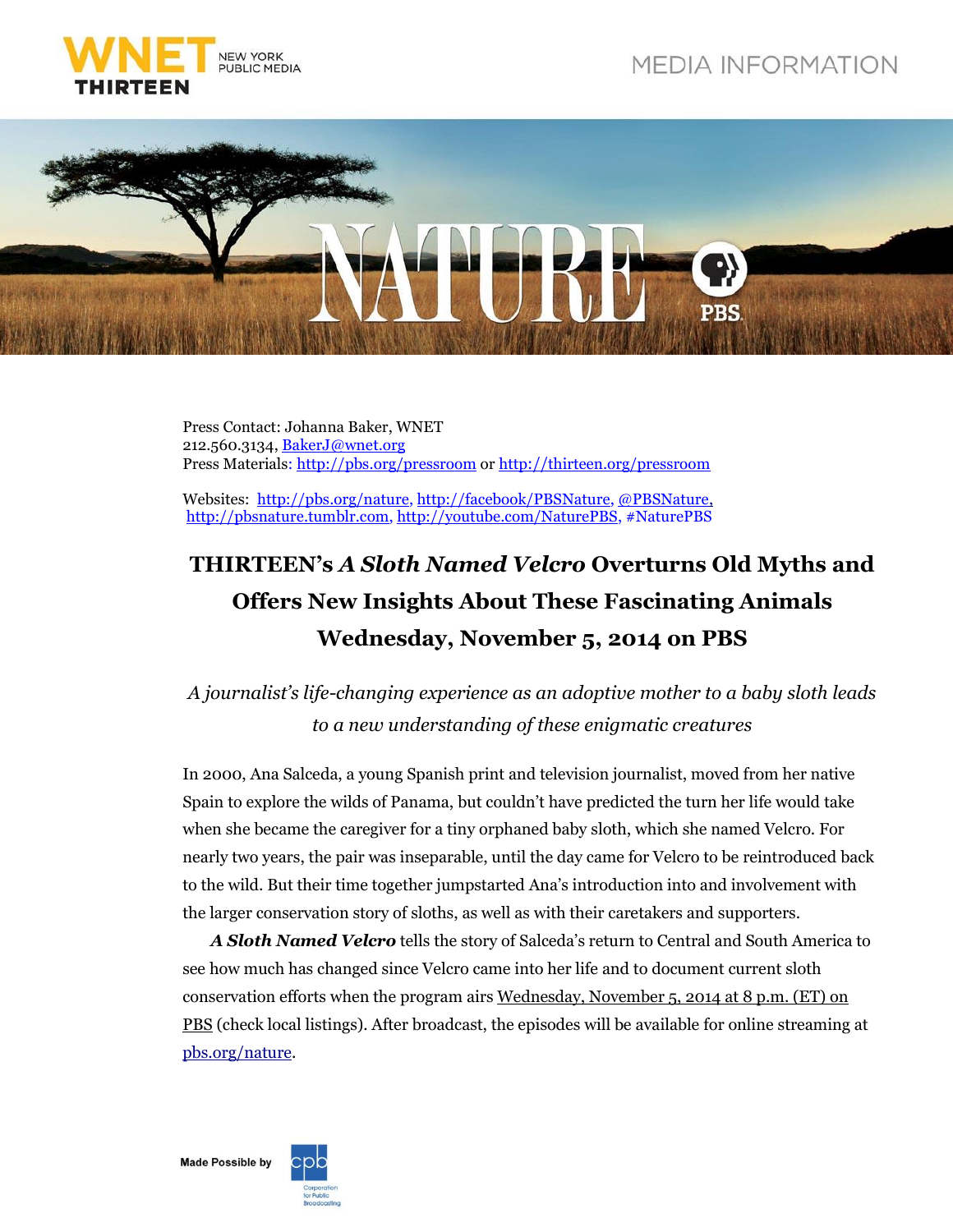Sloths, once largely ignored, have become a hot topic of scientific researchers. New studies show that they're not so sloth-like after all. Ana teams up with Bryson Voirin and his colleagues from the Max Planck Institute as they carry out a landmark study into the sleep habits of sloths. Voirin has discovered that despite their reputation, sloths in fact sleep only about as much as humans do and are much more active in the wild than they are in captivity. Other studies have shown sloths are not as solitary as we thought, that they have social structures, and that males even keep small harems of females. New research into the gait of sloths has revealed another surprise. X-ray images and photographic analysis show that sloths actually move just like primates, only upside-down.

Sloth sanctuaries and rehabilitation centers are springing up throughout Central and South America as development displaces these gentle creatures. Ana spends time with founder Encar Garcia at the Jaguar Rescue Center in Costa Rica where orphaned and injured animals – including sloths – are cared for and returned to the wild. In Colombia, Ana meets Tinka Plese, whose approach to rehabilitation includes aromatherapy and massage as part of a program designed to instill a feeling of independence to animals before their reintroduction. Here, Ana also discovers a black market where baby sloths are sold to unsuspecting tourists. And in Panama we meet a loosely organized group of concerned citizens who make up a "sloth patrol" of individuals who rescue sloths crossing dangerous roads in search of a new home.

On the island of Escudo de Veraguas off the coast of Panama, Ana and sloth researcher Bryson Voirin slog through mangrove swamps to come face-to-face with a newly-identified sloth species, dubbed pygmy sloths, that has evolved in isolation for almost 9,000 years.

Shot on location and featuring a unique mix of home movies, natural history and new science, the journey that Ana began with Velcro becomes the story of a growing network of dedicated individuals working hard to learn more about these charming creatures in order to protect them.

*Nature* is a production of THIRTEEN Productions LLC for WNET. For *Nature*, Fred Kaufman is executive producer. *A Sloth Named Velcro* is a production of BelugaSmile Productions and THIRTEEN Productions LLC for WNET.

*Nature* pioneered a television genre that is now widely emulated in the broadcast industry. Throughout its history, *Nature* has brought the natural world to millions of viewers. The series has been consistently among the most-watched primetime series on public television.

*Nature* has won over 700 honors from the television industry, the international wildlife film communities and environmental organizations, including 12 Emmys and three Peabodys. The series received two of wildlife film industry's highest honors: the Christopher Parsons Outstanding Achievement Award given by the Wildscreen Festival and the Grand Teton Award given by the Jackson Hole Wildlife Film Festival. Recently, the International Wildlife Film Festival honored *Nature* executive producer Fred Kaufman with its Lifetime Achievement Award for Media.